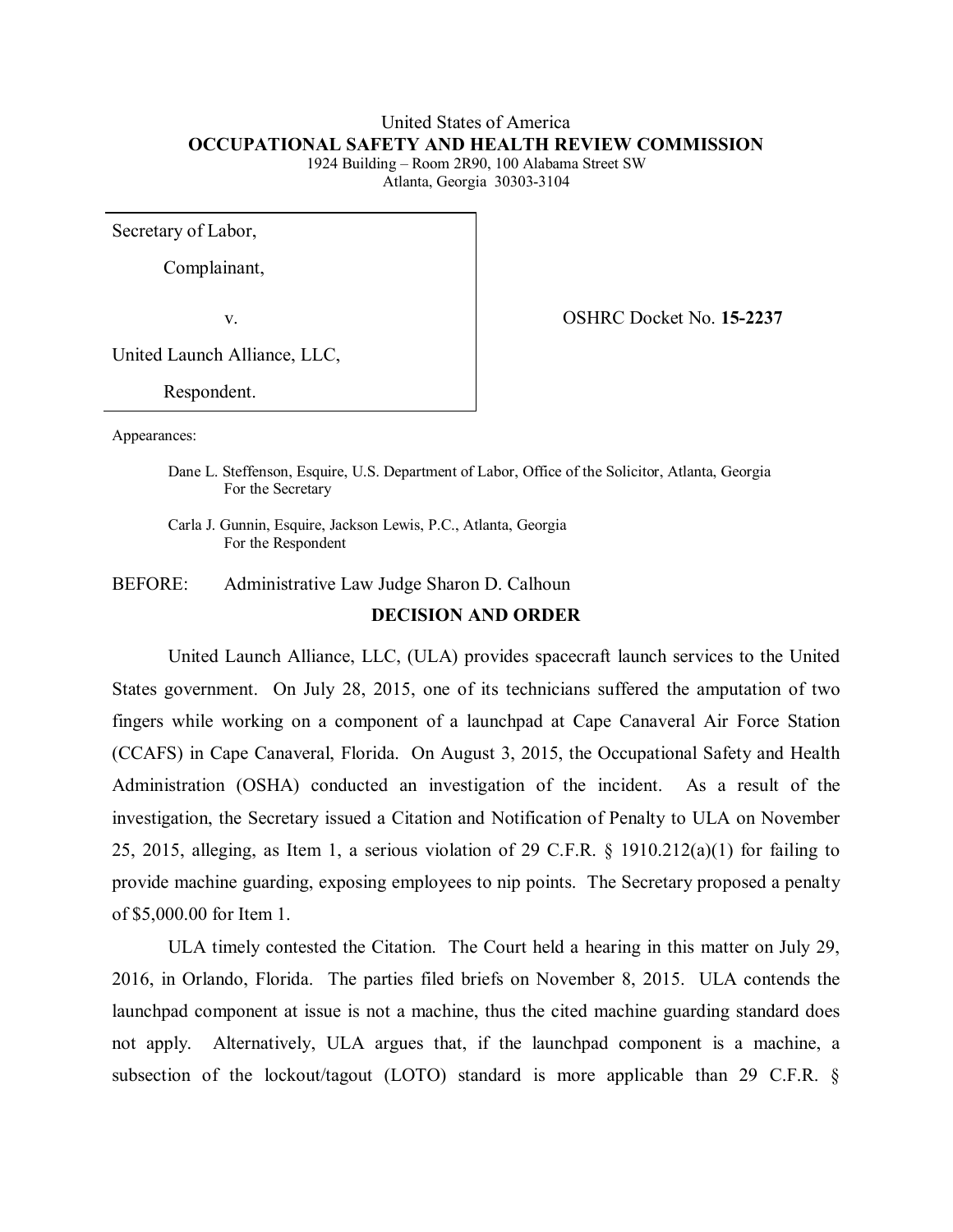1910.212(a)(1) and Item 1 should be vacated. ULA also contends the Secretary failed to establish it had knowledge of the violative condition.

Upon consideration of the record, the Court determines 29 C.F.R. § 1910.212(a)(1) applies to the cited condition and the LOTO standard does not apply. The Secretary established all elements of the cited violation. Accordingly, the Court **AFFIRMS** Item 1 and assesses a penalty of \$5,000.

#### **BACKGROUND**

In 2006, Lockheed Martin and The Boeing Company formed ULA as a joint venture (Tr. 205). ULA has several worksites across the United States. The worksite at issue is at the CCAFS in Cape Canaveral, Florida. ULA launches rockets from two launch complexes there, Space Launch Complex 41 (SLC-41) and Space Launch Complex 37 (SLC-37). The incident at issue occurred at SLC-37 (Tr. 28).

### *Assigned Task*

The ULA technicians in this case work in the horizontal integration facility (HIF) at the CCAFS (Tr. 78). Their job is to "[a]ssemble and test rockets." (Tr. 28) Technician #2 (the employee who was injured) explained the pre-launch process:

When you bring the rocket in, we assemble it, first stage, second stage, and the spacecraft, and then we put it on the EPT [elevated platform transporter], take it to the pad, put it on the pad, on the erector launcher, and raise it up, and basically plug it in, put all the platforms in for all the different people to work on, the electricians and all. We set it up with the handrails and platforms and floors and decking and all, where everybody can get to do their job.

(Tr. 78)

After a rocket is launched, the technicians retrieve the launch mating unit (LMU) ("what the rocket stands on before it launches." (Tr. 80)). To do so, the crew members need to secure the LMU pallet or aft platform (used to transport the LMU to and from the launchpad) to the fixed pad erector (FPE) by connecting the struts of the pallet to the strut captures located beneath the surface of the launchpad (Exh. JT-2 (the capture is the blue component); Tr. 29-30). The other ends of the struts connect to the LMU (Tr. 82).

The strut captures are a small part of the FPE. The FPE, which is approximately 200 feet long and 20 feet wide, is a "real big hydraulic ram" that erects the rocket from a horizontal to vertical configuration (Exh. JT-8A; Tr. 30-31). Once the ends of the struts are connected to the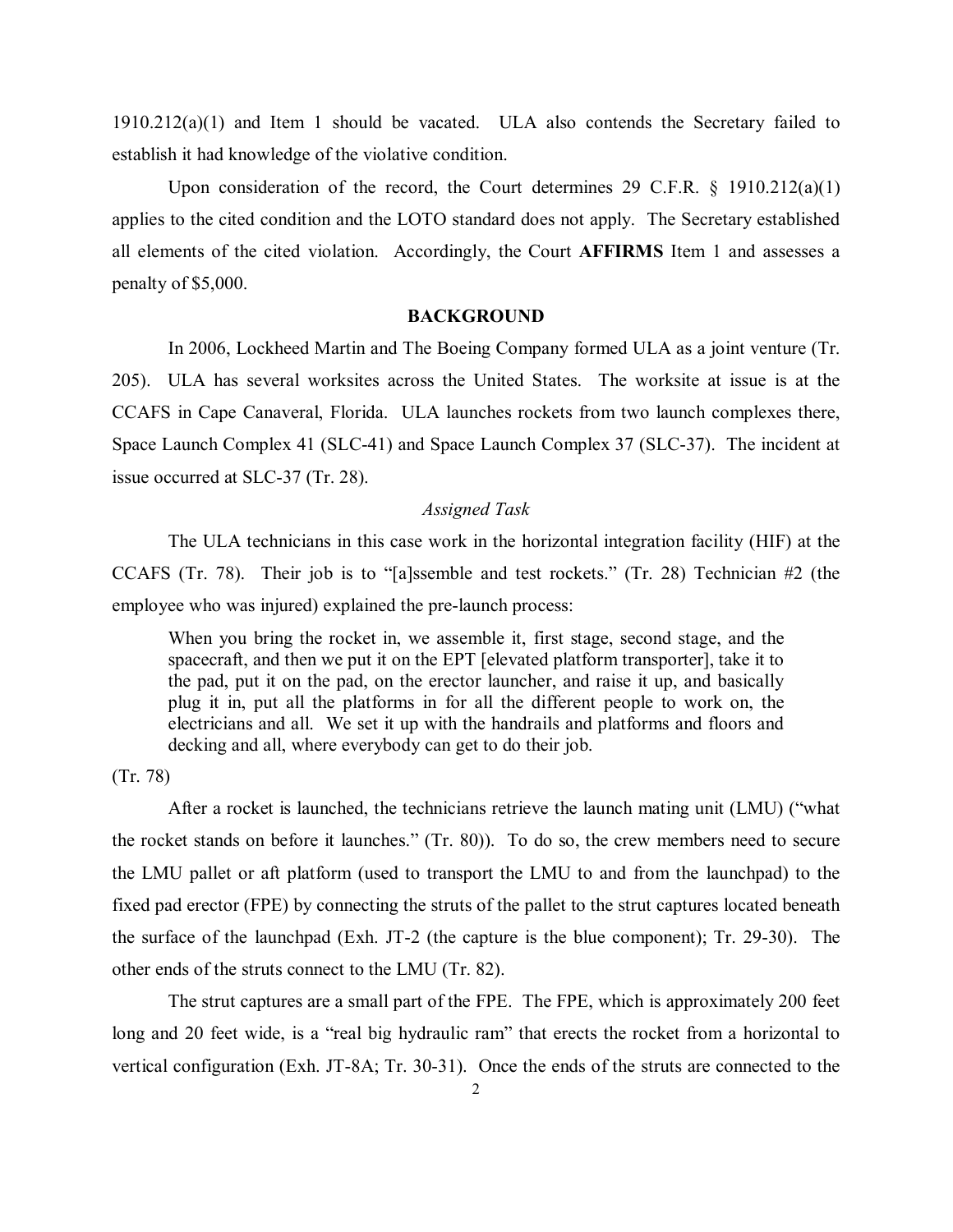underground strut captures and the other ends are connected to the LMU, according to Technician #2, "the EPT drives under [the] white aft platform and you lift it up and you drive it down to the HIF to work on the LMU. All we're doing is removing the launch platform, is all we [are] doing." (Tr. 82) The FPE components lie beneath the surface of the launchpad. Sections of mesh grating cover much of the FPE. FPE components, such as the strut capture at issue, can be accessed by removing a section or sections of the grate (Tr. 36).

### *Testing the Capture and Piston*

The capture operates as a clevis (a **U**-shaped bracket) through which a clevis pin, in the form of a piston, is inserted once the strut is in place, locking it in. Prior to connecting the strut to the capture, the technicians are assigned to test and lubricate the piston. The testing is done by "exercising" the piston-- "extending it and retracting it to make sure it [is] lubricat[ing] and work[ing] properly before [the technicians] put the blue strut in place." (Tr. 40) This task is unique to SLC-37. It is done once every mission. ULA launches "two to five" rockets a year from SLC-37 (Tr. 41-2).

To access the capture, the technician removes a yellow grate section. He then pulls out a pip pin, which is a safety mechanism used to lock the piston in place. The technician uses compressed air pressure to extend and retract the piston. One end of an air hose is connected to the air source on a wall several yards from the capture. Then, with the air pressure on, the technician connects the other end of the hose to one of two nipples located approximately 9 inches from the edge of the capture. One nipple extends the piston and the other retracts it. The technician must kneel on the concrete surface or on the grating, support himself with one hand, and lean down and connect the end of the active air hose to one of the nipples. Immediately upon connection to the extension nipple, the piston shoots forward through the clevis (Exhs. JT-1 (p.40 of 94) & JT-4; Tr. 48-55, 100-101).

### *ASOP Huddles and Fishbones*

Prior to any task, the engineer meets with the technicians and holds an "ASOP huddle" (Assignment, Situation, Obstacles, and Procedure), during which they discuss possible obstacles and any personal issues (hunger, fatigue, etc.) that may impede accomplishing the task (Tr. 172). The crew also does a "fishbone" analysis, during which they discuss the procedure at hand to identify any problems or hazards that may arise. The fishbone analysis is based on a causal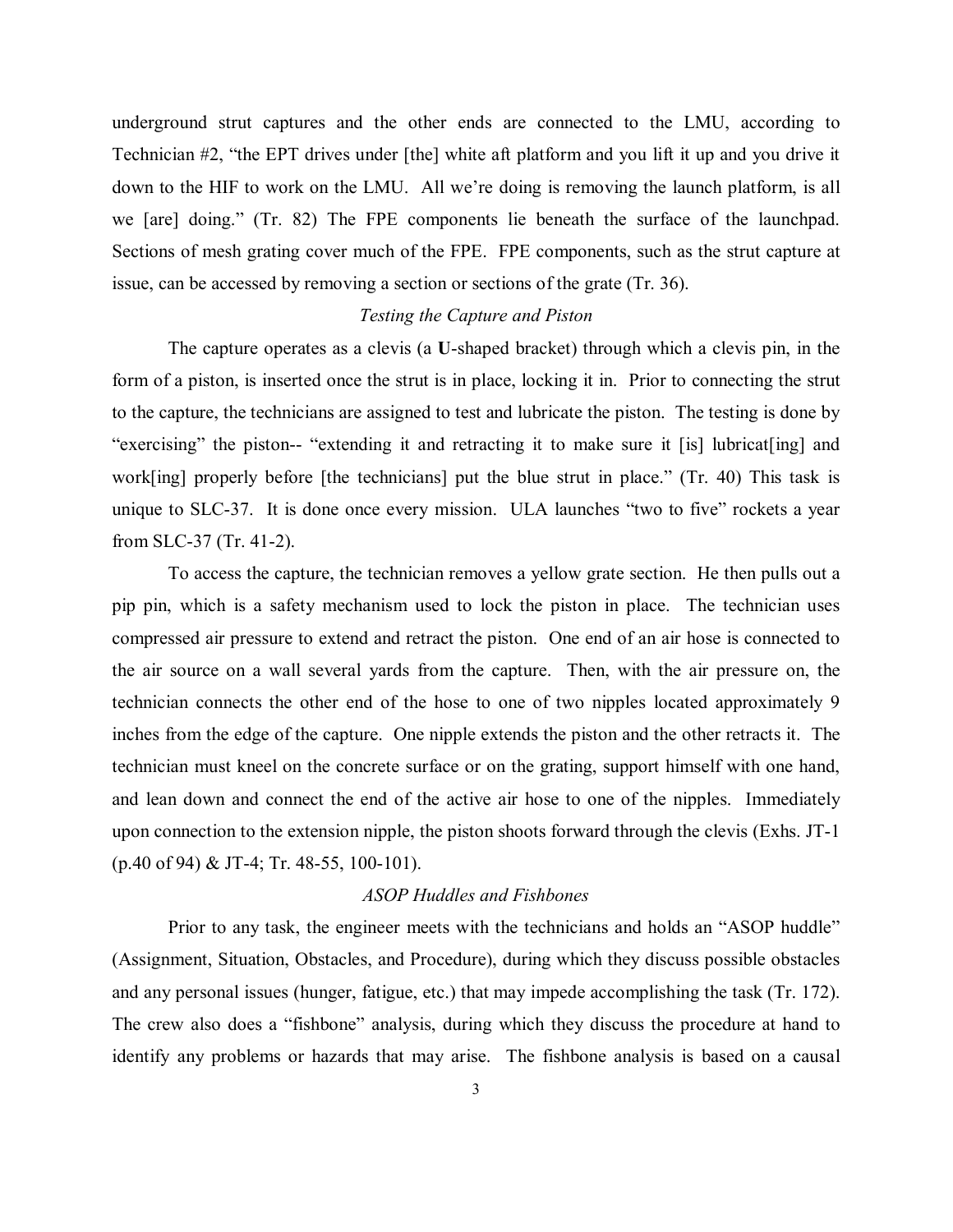diagram (resembling a fish skeleton) designed to break down (in successive layers of detail) root causes that potentially could create a problem (Tr. 171-172, 211). Engineer Marty Turner testified he did a specific fishbone analysis with his crew on July 28, 2015.

Those fishbones cover the entire procedure. This procedure covers delivering this pallet to the fixed pad erector. It covers securing to the fixed pad erector. It covers the actual fixed pad erector going vertical, coming back down, and disconnect. We were only doing a very short portion of that. So I went into detail as we went along, step by step, on what the hazards were.

(Tr. 173)

### *The July 28, 2015, Accident*

ULA's day shift starts at 7:30 a.m. (Tr. 44, 79). The morning of July 28, 2015, engineer Turner and a crew of four technicians met at SLC-37 to retrieve the LMU. Turner held an ASOP huddle with the technicians (Tr. 43). As engineer, Turner directed the tasks (Tr. 45, 68-69, 84). He did not assign tasks to specific technicians—he explained what needed to be done for each step and a technician would volunteer to do it. Technician #1 stated, "Most of our tasks are run basically, you know, the people would more or less volunteer. . . . [W]hen you're working with four people, everybody kind of jumps in and tries to help out. And so when this part of the task started, you know, [Technician  $#2$ ] was the first to go and do it." (Tr. 47)

At approximately 9:00, Technician #2 began the process of testing the capture piston. He had performed this task three or four times in the previous five years (Tr. 80, 85). Technician #1, who observed the process, testified,

[Technician #2] was supporting himself, because everything is –the nipples in Joint Exhibit 2 are underground, you know? I mean they're only a couple inches, but you're on your knees and you have to support yourself somehow.... [H]e was on his knees and was supporting his weight on his, you know, left hand, while he was trying to connect the nipple, the air hose on the nipple. And because the parts were worn, and I think that was the main problem, is the parts were worn and they didn't connect easily.

### (Tr. 72-73)

Technician #2 agreed he had difficulty connecting the hose to the nipple.

[W]e always do a dry run with the pin to make sure that it goes through, so it goes through all of the holes right there. And that's what I was doing when I was plugging in the air to the part that runs the pin in. And sitting out on the beach you can see how everything gets rusty. And we had already been putting all of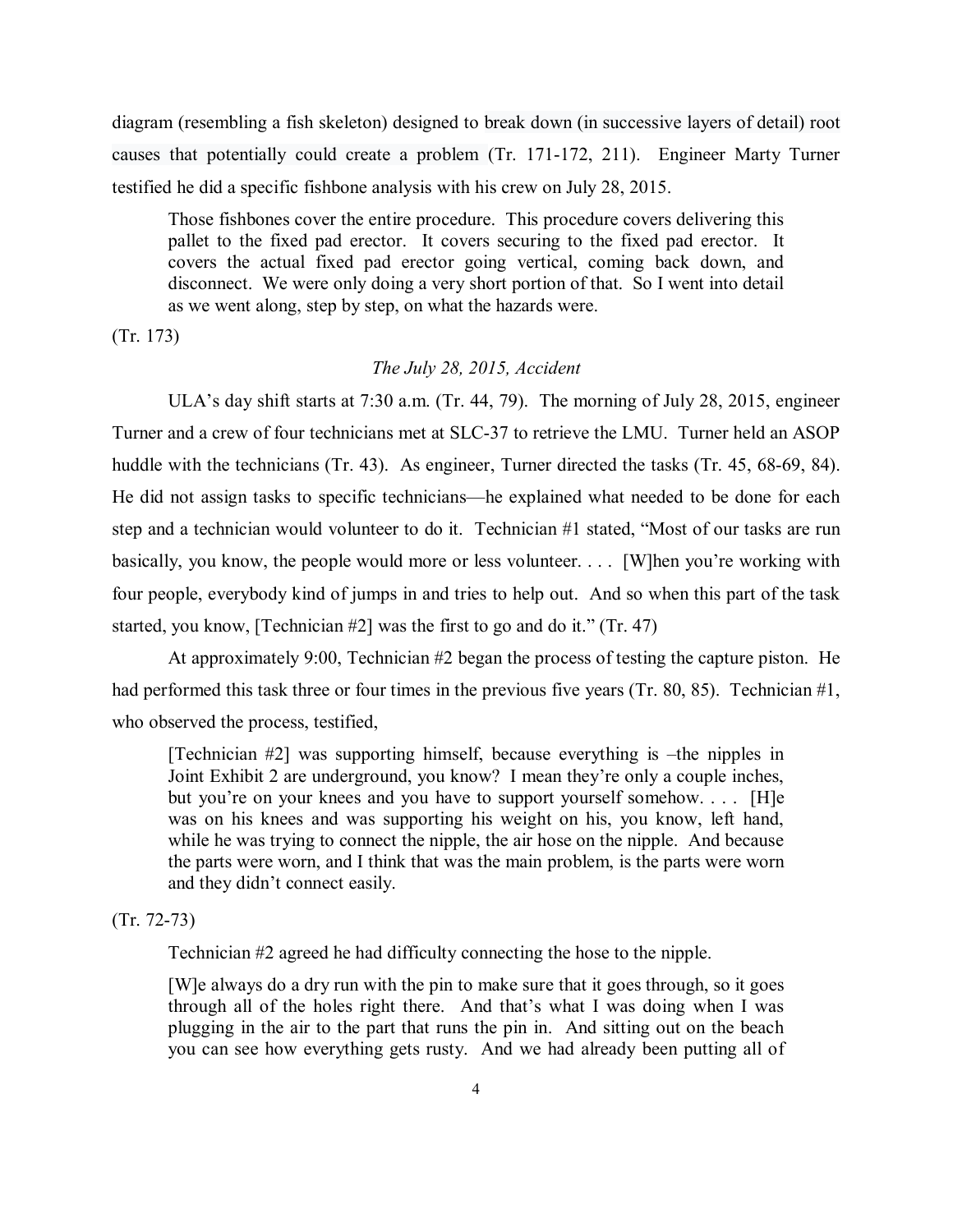these heavy cables and torqueing the beat down on the aft pallet. And I was literally just soaking wet sweating and I had gloves on. And I had my one hand right there on top of the blue [capture], where I could watch the pin come through. And I was plugging it in, and I was literally kneeling down on the grating. And it's not like kneeling on the carpet; it kind of hurts your knees. . . . And when I went to plug the air nipple in, I was having a hard time getting it in because it was kind of rusty. And as soon as it went in, it knocked me off balance and my hand just slid right in that hole. And I had gloves on, and it just took the ends of my fingers off. I mean, we're talking, you couldn't cough that quick.

(Tr. 85-86) Technician #2 lost the ring finger and the little finger of his left hand in the incident.

### *OSHA Inspection*

CSHO Melissa Hay went to SLC-37 on August 3, 2015 (because the worksite is an Air Force Station, CSHO Hay needed to receive clearance before she could investigate the July 28 accident) (Tr. 124). She held an opening conference and conducted a walkaround inspection of the accident site, during which she took measurements and photographs (Tr. 127). With the grate covering removed from the opening to the capture, the opening measured 31 inches in length and 29 inches in width (Exh. JT-3; Tr. 135). The distance between the top of the capture (where Technician #2 placed his hand for support) to the area through which the piston extends is  $2^{1/2}$  inches (Exh. JT-5; Tr. 136). CSHO Hay recommended the Secretary cite ULA for a serious violation of  $\S$  1910.212(a)(1), which the Secretary did on November 25, 2015.

### **JURISDICTION AND COVERAGE**

ULA timely contested the Citation and Notification of Penalty on December 18, 2015. The parties stipulate the Commission has jurisdiction over this action and ULA is a covered business under the Act (Tr. 8). Based on the parties' stipulations and the record evidence, the Court finds the Commission has jurisdiction over this proceeding under  $\S 10(c)$  of the Occupational Safety and Health Act of 1970, 29 U.S.C. §§ 651-678 (Act), and ULA is a covered employer under § 3(5) of the Act.

### **CITATION NO. 1**

#### *The Secretary's Burden of Proof*

To establish a violation of a safety or health OSHA standard, the Secretary must prove: (1) the cited standard applies; (2) its terms were violated; (3) employees were exposed to the violative condition; and (4) the employer knew or could have known with the exercise of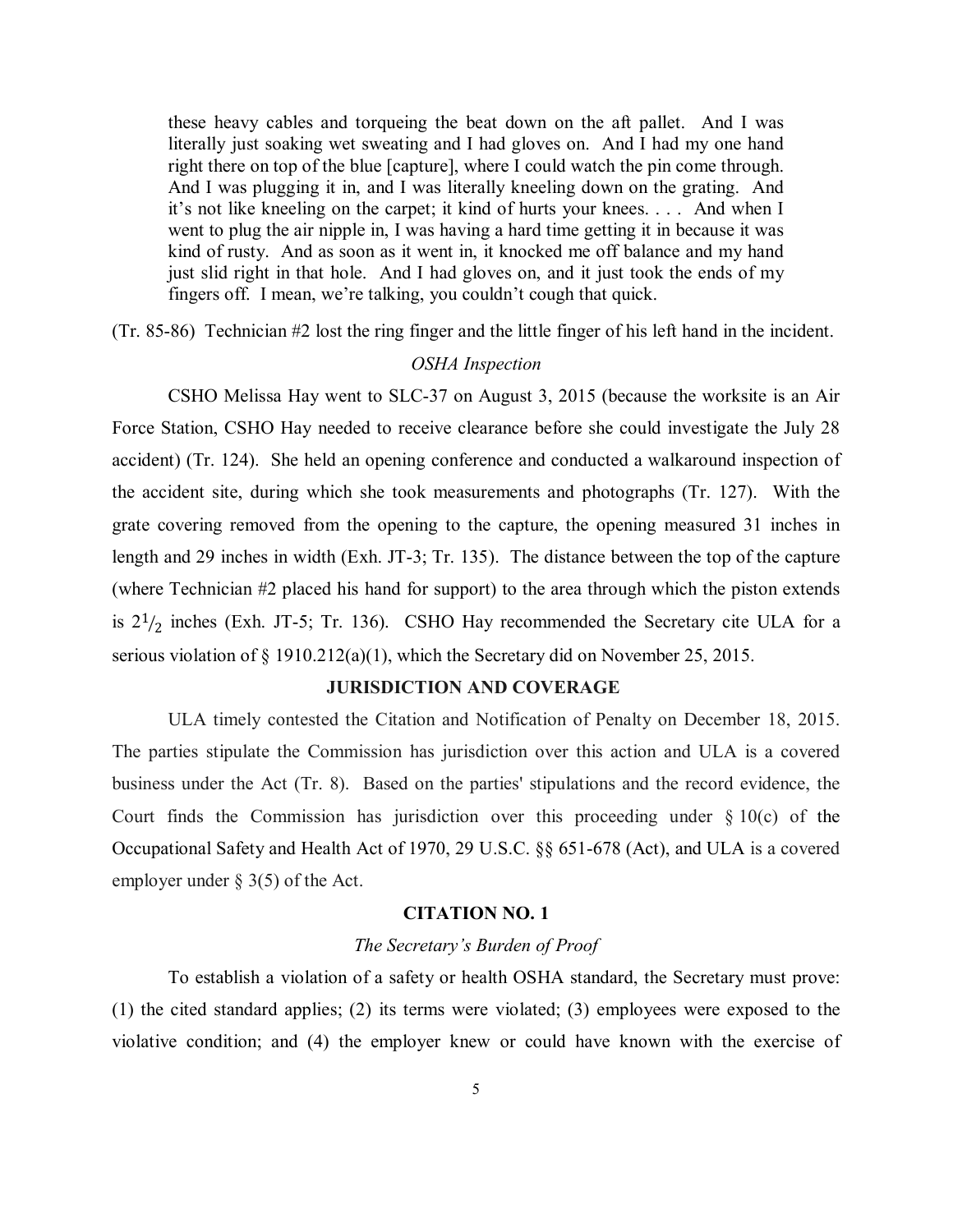reasonable diligence of the violative condition. *See Astra Pharm. Prods., Inc*., 9 BNA OSHC 2126, 2129 (No. 78-6247, 1981), *aff'd in pertinent part*, 681 F.2d 69 (1st Cir. 1982).

# **Item 1: Alleged Serious Violation of § 1910.212(a)(1)**

Item 1 of Citation No. 1 alleges, "At Space Launch Complex 37 on Cape Canaveral Air Force Station, employees were exposed to amputation hazards when the strut capture pin was tested without being properly guarded to protect the operator. This violation was discovered on or about August 3, 2015."

Section 1910.212(a)(1) provides:

One or more methods of machine guarding shall be provided to protect the operator and other employees in the machine area from hazards such as those created by point of operation, ingoing nip points, rotating parts, flying chips and sparks. Examples of guarding methods are-barrier guards, two-hand tripping devices, electronic safety devices, etc.

### **(1) Applicability of the Cited Standard**

## *The Capture Component Is a Machine*

Section 1910.212(a)(1) is found in *Subpart O—Machinery and Machine Guarding* of the general industry standards. Therefore, in order for the cited standard to apply to the cited capture, the Secretary must establish the capture is a machine. *Subpart O* does not define *machinery* or *machine.* A dictionary definition of *machine* is "an apparatus using or applying mechanical power and having several parts, each with a definite function and together performing a particular task." *New Oxford American Dictionary,* 3rd ed. 2010. Page 40 of 94 of Exhibit JT-1 shows a diagram of the capture with its various parts labeled. The capture is an apparatus through which a piston is extended and retracted using compressed air flowing from a source through a hose attached to a nipple on the capture component. Compressed air is a mechanical power used to extend and retract the piston in and out of the clevis, accomplishing the particular task of securing and releasing the pallet struts, as needed.

ULA contends the capture is not a machine:

[I]n the *Raven Industries* case, machinery is described as an assemblage of machines or mechanical apparatuses and a machine is an "apparatus consisting of interrelated parts with separate functions, used in the performance of some kind of work." *Raven Industries Inc*., 4 OSAHRC 897, 901-2 (ALJ Brenton Sept. 1973). The clevis pin is merely a connecting device. It is not a machine that has several interrelated parts; rather, it is simply the device that connects two fixtures together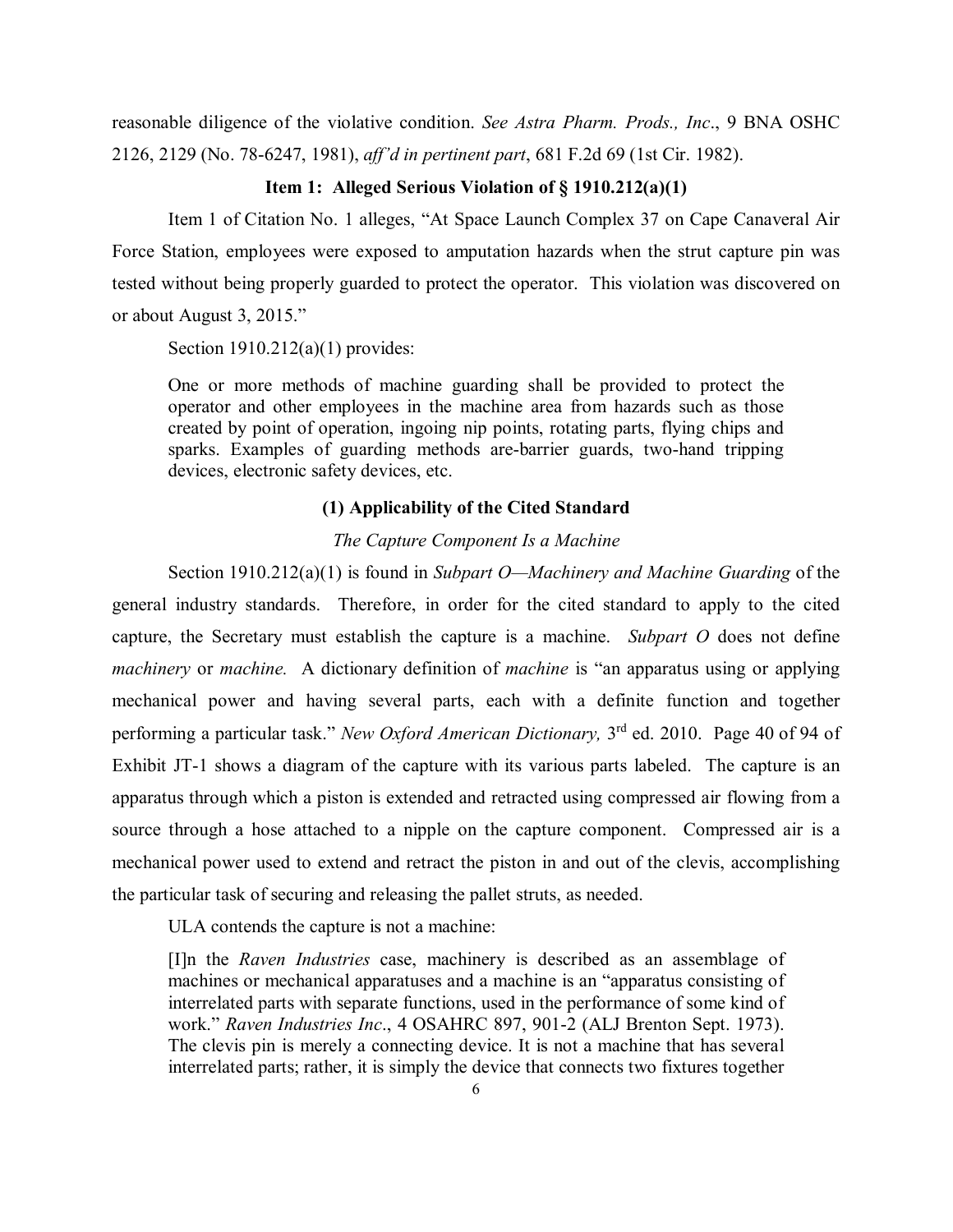– the LMU and FPE, to allow the rocket to be raised onto the launch pad. In *United States Steel Corp.,* the Court relied upon the 6th Circuit's definition of a machine as "a device or combination of devices by means of which energy can be utilized or a useful operation can be performed… [and that a machine can be] adapted to rendering a mechanical service or to the fabrication of material so as to change its form or produce a desired product." See *United States Steel Corp.,* 1976 OSAHRC LEXIS 663, \*6-8 (ALJ Burroughs March 1976) (citing *Nestle-Le Mur Company v. Eugene,* 55 F.2d 854, 857 (6th Cir. 1932).

### (ULA's brief, p. 8)

The two Review Commission cases from the 1970s cited by ULA are unreviewed ALJ decisions with no precedential force. In referring to only the clevis pin and calling it a connecting device, ULA is omitting the effect of pneumatic pressure, flowing through the hose connected to the nipple, on the piston in extending and retracting it. ULA narrows its focus to one isolated part of the component, ignoring how the interrelated parts work as a whole.

ULA also contends  $\S$  1910.212(a)(1) is intended to apply only to machinery that is used to produce a product. "The standard was intended to cover machinery used for processing of materials not simply a connection point*. . . .* The clevis pin at issue here is merely connecting two separate pieces of equipment. The clevis pin and strut assembly that connects the two fixtures (LMU and FPE) are not devices that have an energy source or are used to fabricate material or produce a desired product." (ULA's brief, p. 8) This argument ignores Commission precedent, which seeks to protect employees working near machines from exposure to crushing and amputation hazards, regardless of the task being performed:

We hold that section 1910.212 applies to machine hazards that arise during inspection, cleaning, and maintenance. We do so primarily because section 1910.212 establishes requirements for the protection of operators and other employees in the machine area from hazards without regard to whether such hazards are created during production or non-production operations. Section 1910.212 does not employ the terms 'production' or 'maintenance' or otherwise distinguish between production and maintenance. As the facts of this case clearly demonstrate, if a machine is activated during maintenance and commences its operating cycle, the operator can be exposed to injury in the same manner and degree as he can during ordinary production; the operating characteristics of this press were also not materially changed by the maintenance being performed.

*General Electric Company,* 10 BNA OSHC 1687, 1690 (No. 77-4476, 1982).

Section  $1910.212(a)(1)$  requires the employer to guard against hazards "such as those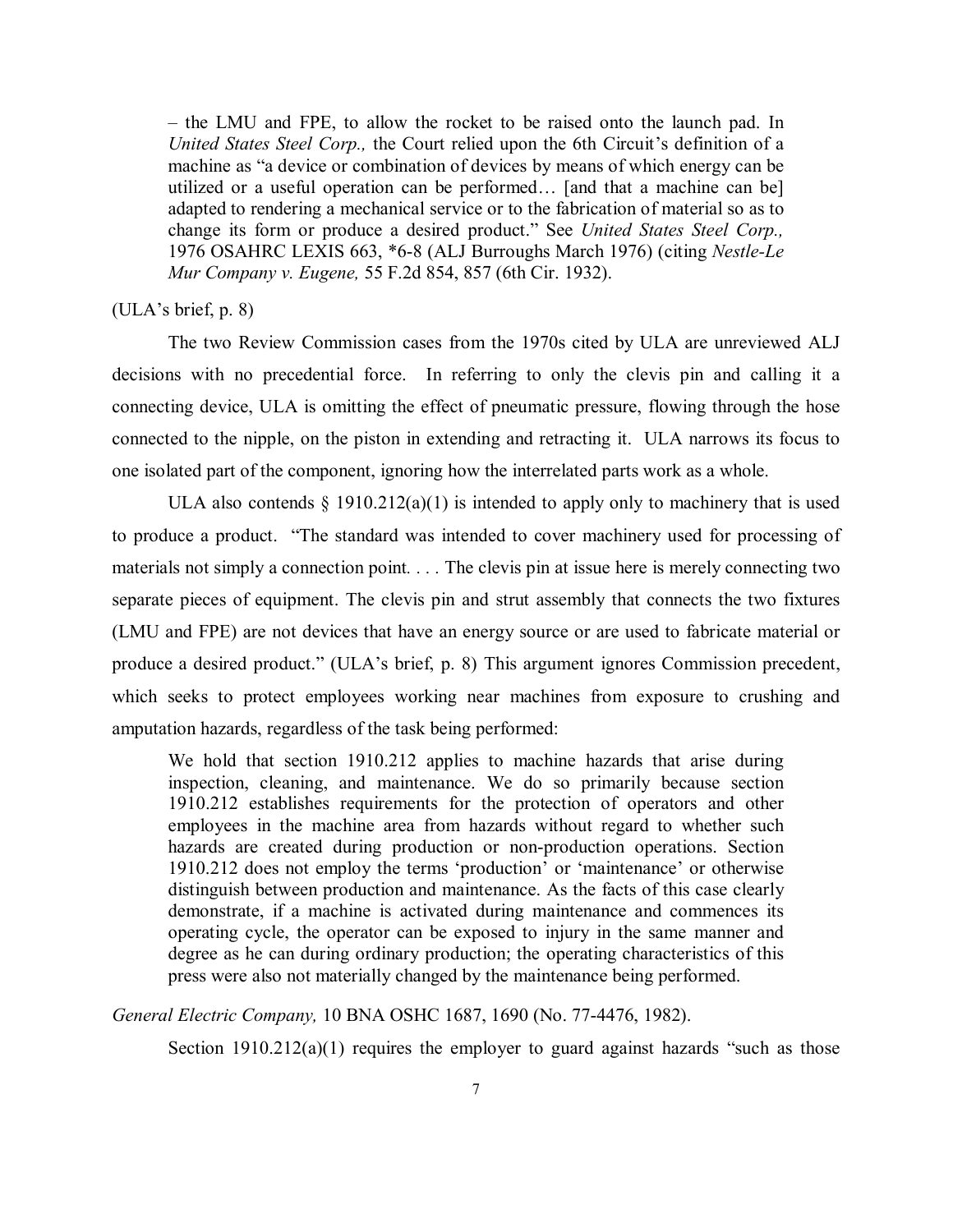created by point of operation, ingoing nip points, rotating parts, flying chips and sparks." The alleged violation description of Item 1 does not identify which hazard was created by the piston and clevis. In his brief, the Secretary states, "It is undisputed that the Device has a moving part that creates nip points and a crushing hazard." (Secretary's brief, p. 9) Turner stated, "[W]e really had to be concerned with the pinch points of the connection, of course." (Tr. 175) As is evident from the injuries to Technician  $#1$ , the activation of the piston during the testing of the component exposed the technician to crushing and amputation hazards. The photographs of the capture show three separate locations where an employee's hand may be crushed against a section of the clevis or the concrete wall next to where the clevis is placed (Exhs. JT-2, JT-3, and JT-4).

The Court determines the capture component, comprising the clevis, piston, nipples, air hose, and compressed air source, is a machine within the meaning of § 1910.212(a)(1).

### *The LOTO Standard Does Not Apply*

ULA argues that if the Court determines the capture component is a machine, a more specific standard applies. "*See* 29 C.F.R. § 1926.20(d)(1) ("[i]f a particular standard is specifically applicable to a condition, practice, means, method, operation, or process, it shall prevail over any different general standard which might otherwise be applicable to the same condition, practice, means, method, operation, or process"); *Vicon Corp.*, 10 BNA OSHC 1153, 1157, 1981 CCH OSHD ¶ 25,749, p. 32,159 (No. 78-2923, 1981) (claim that a general standard is preempted by a more specific standard is an affirmative defense), *aff'd*, 691 F.2d 503 (8th Cir. 1982) (Table)." *Brand Energy Sols. LLC,* 25 BNA OSHC 1386, 1388 (No. 09-1048, 2015).

ULA states, "[M]achine guards may be removed during the performance of maintenance and repair activities. . . [O]nce the grate over the equipment was removed to conduct maintenance, the lockout/tagout standards apply and the proper standard to have cited would have been lockout/tagout, not machine guarding." (ULA's brief, p. 9) In making this argument, ULA overlooks the key element of "unexpected" energization as a requisite to application of the LOTO standard.

Section 1910.147(a)(1)(i) provides (emphasis in original):

This standard covers the servicing and maintenance of machines and equipment in which the *unexpected* energization or start up of the machines or equipment, or release of stored energy, could harm employees. This standard establishes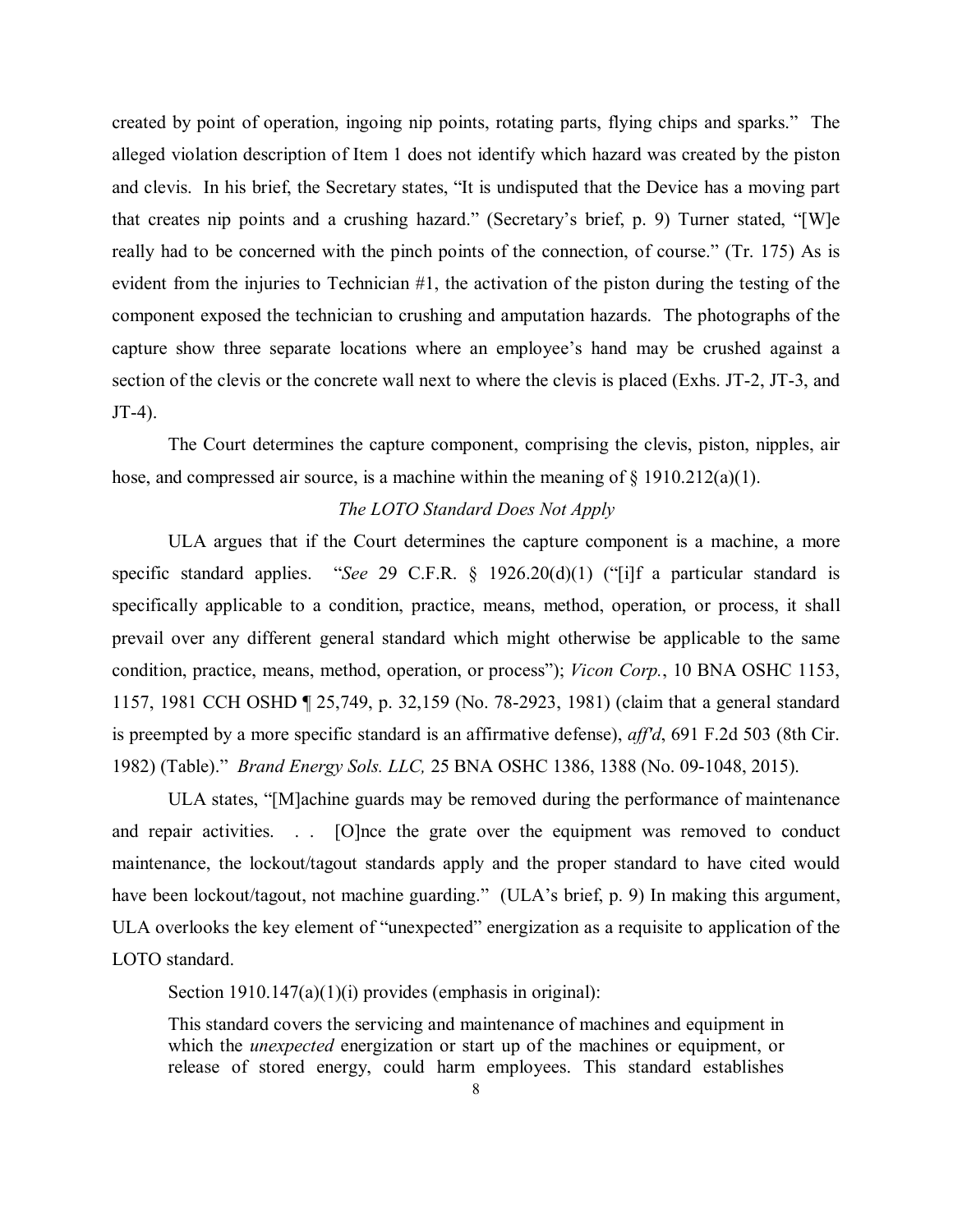minimum performance requirements for the control of such hazardous energy.

 "By its terms, the lockout standard's scope provision limits the applicability of the regulation to machines that could cause injury if they were to start up unexpectedly." *Reich v. Gen. Motors Corp.*, 89 F.3d 313, 315 (6th Cir. 1996). Here, the energization of the piston in the capture component was not unexpected—it was the task assigned. Technician #2 stated, "[W]e always do a dry run with the pin to make sure that it goes through, so it goes through all of the holes right there. And that's what I was doing when I was plugging in the air to the part that runs the pin in. . . . And I had my one hand right there on top of the blue [capture], where I could watch the pin come through." (Tr. 85). Technician #2 was not subject to the unexpected energization of the piston. He was the person who volunteered to energize it.

We conclude that the plain language of the lockout standard unambiguously renders the rule inapplicable where an employee is alerted or warned that the machine being serviced is about to activate. In such a situation, "energization" of the machine cannot be said to be "unexpected" since the employee knows in advance that machine startup is imminent and can safely evacuate the area. The standard is meant to apply where a service employee is endangered by a machine that can start up without the employee's foreknowledge. In the context of the regulation, use of the word "unexpected" connotes an element of surprise, and there can be no surprise when a machine is designed and constructed so that it cannot start up without giving a servicing employee notice of what is about to happen.

#### *Gen. Motors Corp.,* 89 F.3d at 315.

 $\overline{a}$ 

 Not only did the Technician #2 receive notice that the capture piston was starting up, he was the one starting it. The LOTO standard is not more specific to the cited condition than §  $1910.212(a)(1).<sup>1</sup>$  $1910.212(a)(1).<sup>1</sup>$ 

<span id="page-8-0"></span><sup>&</sup>lt;sup>1</sup> This case is distinguishable from *Otis Elevator Co. v. Sec'y of Labor*, 762 F.3<sup>rd</sup> 116 (D.C. Cir. 2014), in which the Court of Appeals for the D.C. Circuit affirmed the Commission's finding the LOTO standard applied where an employee was injured while unjamming the gate of a freight elevator. "The Commission explained that the applicability of the lockout/tagout standard turns not on the mechanic's subjective prediction of how the machine would operate at the moment of repair, but rather on whether there was a potential for the unexpected release of stored energy that could cause injury to the mechanic or others. The Commission found such potential in this case because, as the mechanic testified, he could not predict when the jam would yield, making the sudden release of the chain "unexpected" within the meaning of 29 C.F.R. § 1910.147(a)(1)(i)." *Id.* at 120. Here, unlike an employee working to release a jammed component who was subject to stored energy, Technician #2 was engaged in the startup of the component and knew the piston would extend as soon as he connected the hose to the extension nipple.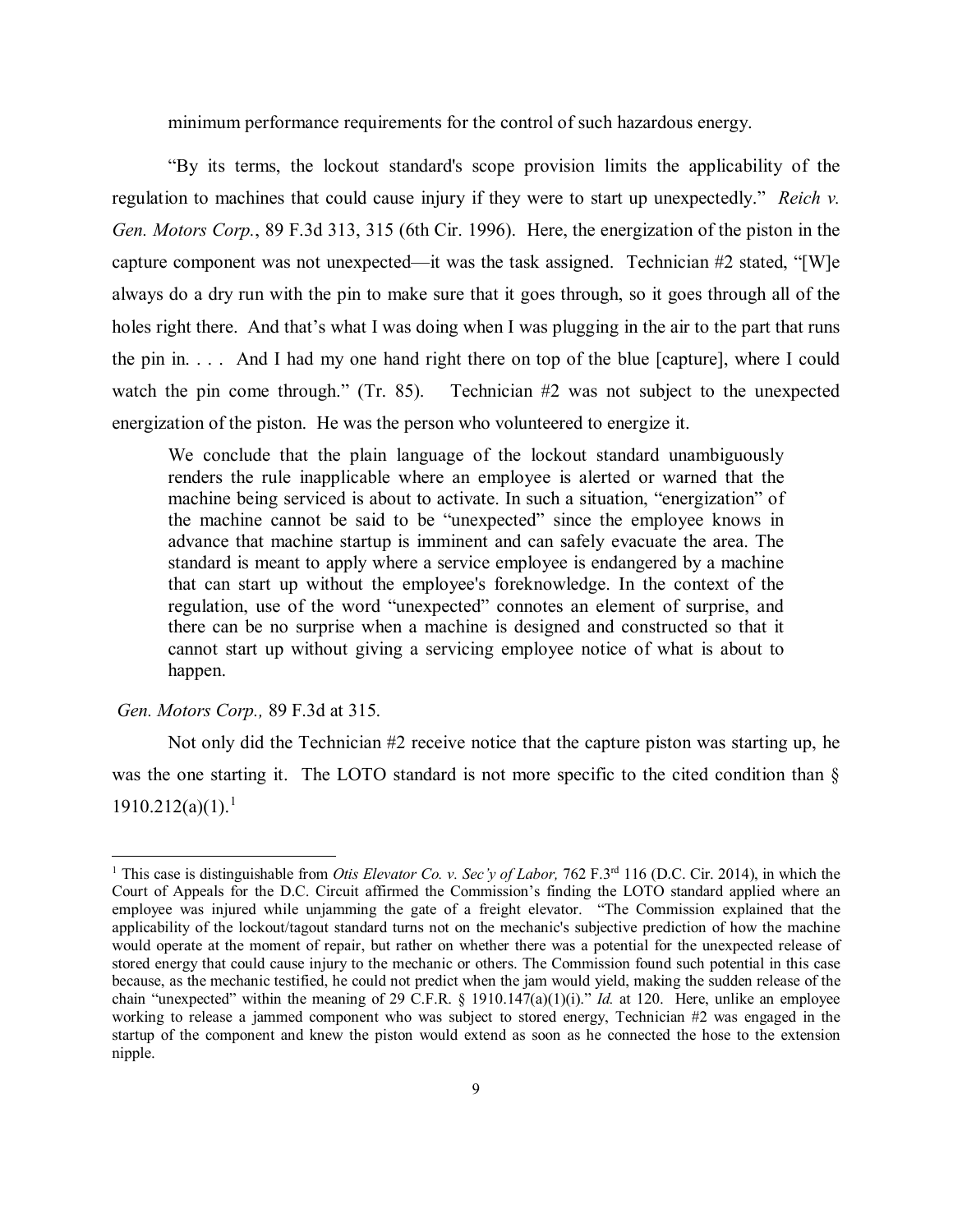# **(2) Terms of § 1910.212(a)(1) Were Violated**

Under section  $1910.212(a)(1)$ , the Secretary is required "to prove that a hazard within the meaning of the standard exists in the employer's workplace." *ConAgra Flour Milling Co.*, 16 BNA OSHC 1137, 1147, 1993-95 CCH OSHD ¶ 30,045, p. 41,241-42 (No. 88-1250, 1993) (citing *Armour Food Co.*, 14 BNA OSHC 1817, 1821, 1987-90 CCH OSHD ¶ 29,088, p. 38,883 (No. 86-247, 1990)), *rev'd on other grounds*, 25 F.3d 653 (8th Cir. 1994). Specifically, the Secretary "must show that employees are in fact exposed to a hazard as a result of the manner in which the machine functions and is operated." *Id.* (citing *Jefferson Smurfit Corp.*, 15 BNA OSHC 1419, 1421, 1991-93 CCH OSHD ¶ 29,551, p. 39,953 (No. 89- 553, 1991)). The mere fact that it is not impossible for an employee to come into contact with the moving parts of a particular machine does not, by itself, prove that the employee is exposed to a hazard. *Armour Food*, 14 BNA OSHC at 1821, 1987-90 CCH OSHD at p. 38,883.

*Safeway #2555, & Its Successors*, 2005 WL 858056 at \*1(No. 03-1072, 2005).

ULA does not dispute the Secretary's contention the capture component was not guarded at the time of the accident. The nip points of the capture are usually guarded by the yellow grate that covers it. In order to perform the piston testing and servicing tasks, the technicians must remove the grate and the pip pin that locks the piston in place. Turner was aware of the hazards created by removing the grate and the pip pin. In his fishbone analysis discussed with the technicians prior to testing the capture piston, he addressed "the crushing potential if your hand's inside this area." (Tr. 187) He testified, "I said when we activate the [piston], be sure to stay clear, it moves quickly, don't have your hands near there." (Tr. 188) He acknowledged the technician connecting the air hose was required to place himself in proximity to the nip points of the capture. "At the time you had to be kneeling close enough to make the connection to the retract or extend ports." (Tr. 188) The Secretary has established the technician engaged in activating the capture piston with the active air hose was exposed to nip points that could cause crushing or amputation injuries.<sup>[2](#page-9-0)</sup> No guards were on the component at the time of the technician's injury.

CSHO Hay testified the capture could have been guarded by distance if the order in which the ends of the air hose were connected was reversed. "[I]f they had used an uncompressed hose attached to the nipple and then pressurized it from the other end, then

 $\overline{a}$ 

<span id="page-9-0"></span> $2$  The Secretary did not establish the technician connecting the air hose is exposed to a hazard when the hose is connected to the extension nipple before it is connected to the compressed air source.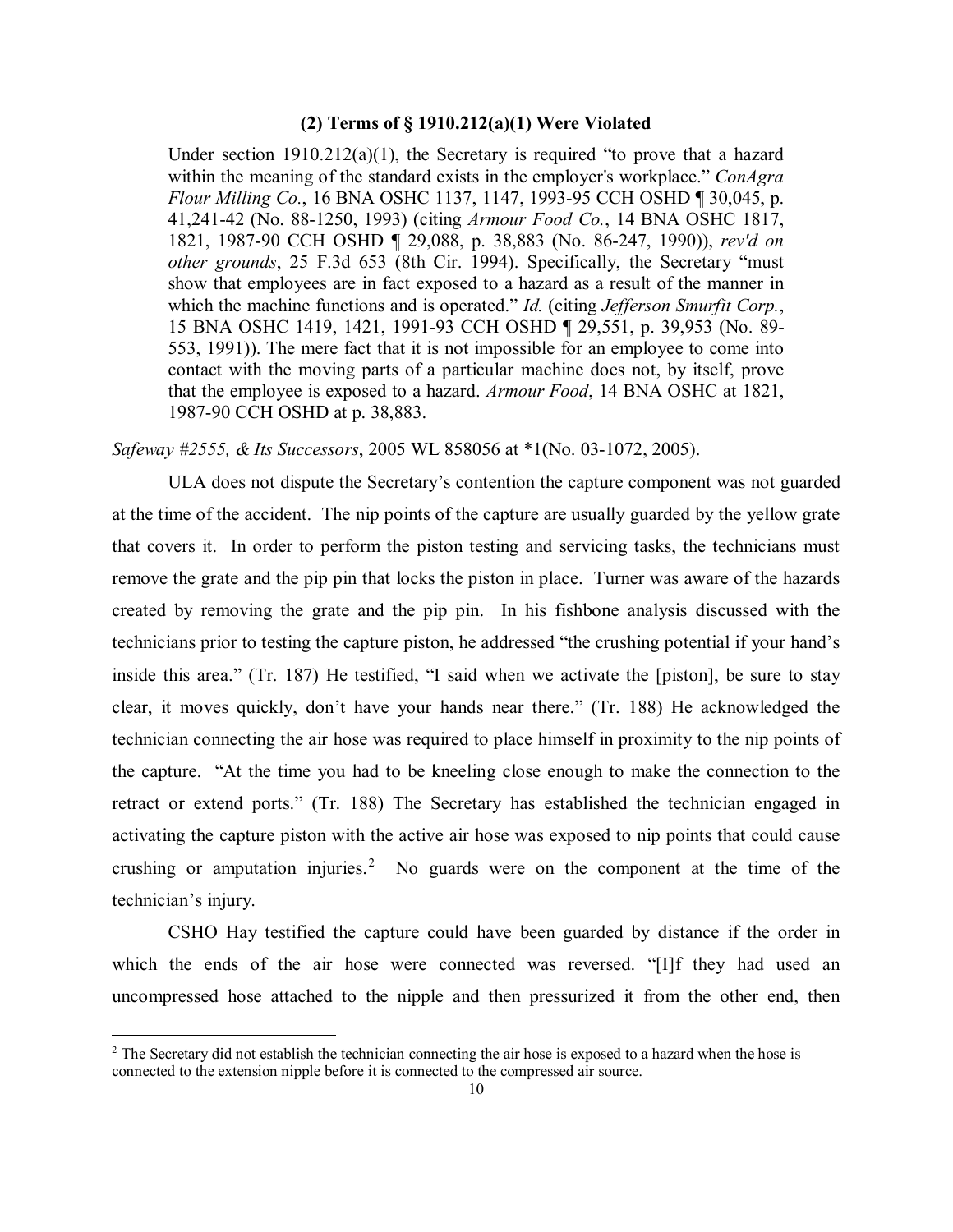distance could have been obtained that would have reduced or eliminated the exposure." (Tr. 1[3](#page-10-0)4-135) The Secretary has established ULA failed to comply with the terms of the standard.<sup>3</sup>

### **(3) Employees Had Access to the Violative Condition**

To establish access under Commission precedent, the Secretary must show either that Respondent's employees were actually exposed to the violative condition or that it is "reasonably predictable by operational necessity or otherwise (including inadvertence), that employees have been, are, or will be in the zone of danger." *Fabricated Metal Prods.*, 18 BNA OSHC 1072, 1074, 1998 CCH OSHD ¶ 31,463, pp. 44,506-07 (No. 93-1853, 1997) (citing *Gilles & Cotting, Inc.*, 3 BNA OSHC 2002, 2003, 1975-76 CCH OSHD ¶20,448, p, 24,425 (No. 504, 1976)).

*S & G Packaging Co., LLC,* 19 BNA OSHC 1503, 1506 (No. 98-1107, 2001).

The amputation of Technician #2's fingers establishes actual exposure to the nip points of the capture component. *Phoenix Roofing, Inc.*, 17 BNA OSHC 1076, 1079 (No. 90-2148, 1995), *aff'd without published opinion*, 79 F.3d 1146 (5th Cir. 1996) (fact that an employee fell through a skylight unquestionably established actual exposure to a fall hazard). Access to the violative condition was reasonably predictable. The technician activating the capture piston was required by operational necessity to kneel near the capture and support himself on one hand, placing it within the zone of danger. *RGM Constr. Co.*, 17 BNA OSHC 1229, 1234 (No. 91-2107, 1995) (holding that the zone of danger is "that area surrounding the violative condition that presents the danger to employees [that] the standard is intended to prevent").

The Secretary has established Technician #2 had access to the violative condition.

## **(4) Employer Knowledge**

[T]he Secretary can prove employer knowledge of the violation in one of two ways. First, where the Secretary shows that a supervisor had either actual or

 $\overline{a}$ 

<span id="page-10-0"></span><sup>&</sup>lt;sup>3</sup>Although ULA did not assert the affirmative defense of unpreventable employee misconduct, it makes numerous references to Technician #2's purportedly unprecedented action in placing his hand on the capture for support (*e.g., "*No one had ever been observed placing their hand in the area where [Technician #2] placed his hand on the day of the incident. (Tr. 176, Lines 3-7; Tr. 176, Lines 19-22). There was no work reason to place one's hand in the area where [Technician #2] placed his hand. (Tr. 201, Lines 1-3; Tr. 221, Lines 10-16). Moreover, there was no expectation that anyone would ever place a hand in the area where [Technician #2] placed his hand. (Tr. 193, Lines 20-23). Had Mr. Turner observed [Technician #2's] hand in the area where he placed it, Mr. Turner would have told [Technician #2] to move his hand. (Tr. 176, Lines 3-7))." (ULA's brief, p. 3) First, it is incorrect that the placement of Technician #2's hand was a singular event. Technician #1 testified, "I was talking to a fellow yesterday and he said he did the same thing in the past." (Tr. 73) Second, and most importantly,  $\S$  1910.212(a)(1) is designed to protect employees despite their misjudgments. *See Signode Corp.*, 4 BNA OSHC 1078, 1079 (No. 3527, 1976) (observing that the standard at  $\S$  1910.212(a)(1) "is plainly intended to eliminate danger from unsafe operating procedures, poor training, or employee inadvertence").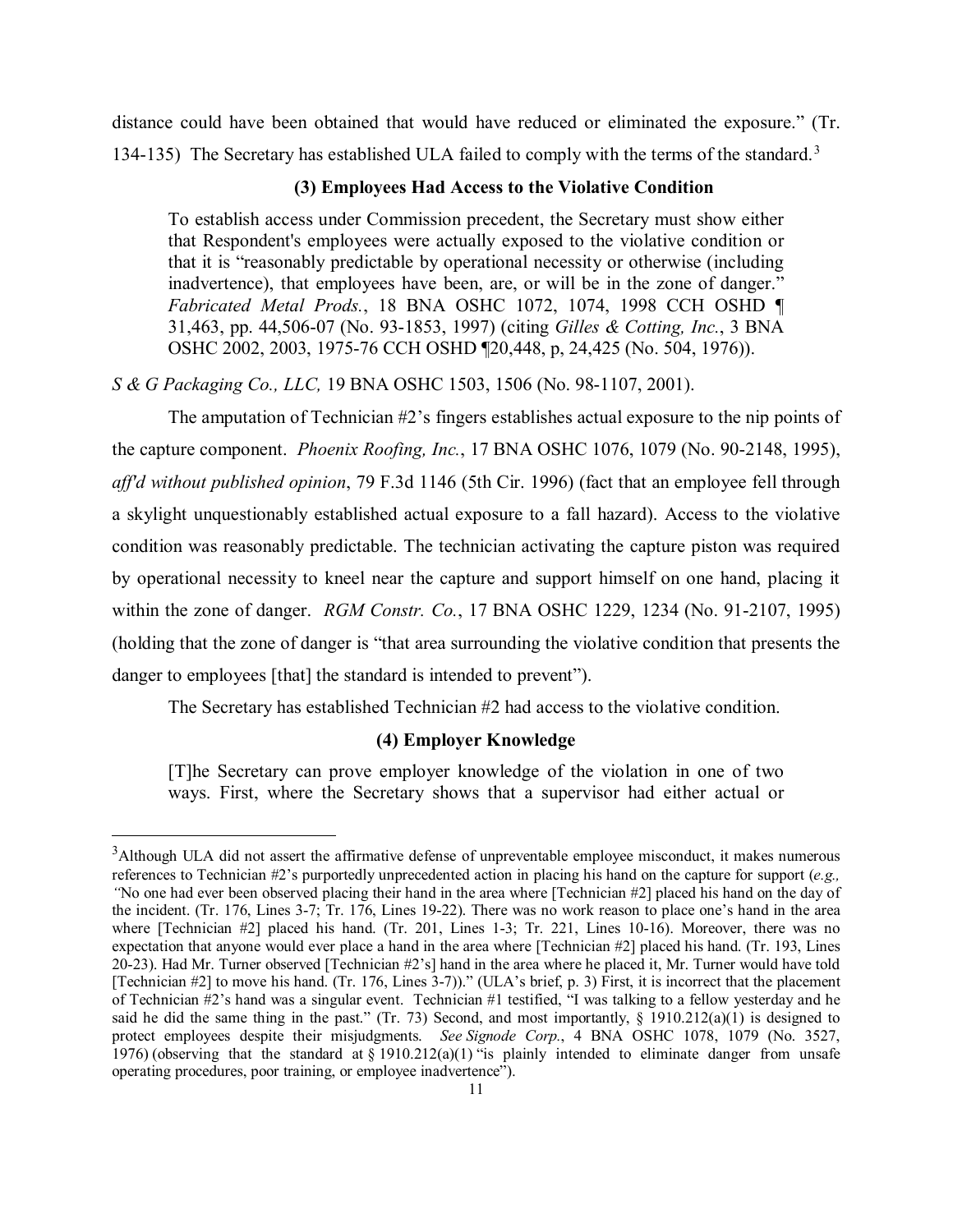constructive knowledge of the violation, such knowledge is generally imputed to the employer. *See Georgia Elec. Co. v. Marshall,* 595 F.2d 309, 321 (5th Cir.1979); *New York State Elec. & Gas Corp.,* 88 F.3d at 105; *see also Secretary of Labor v. Access Equip. Sys., Inc.,* 18 O.S.H. Cas. (BNA) 1718, at (1999). An example of actual knowledge is where a supervisor directly sees a subordinate's misconduct. *See, e.g., Secretary of Labor v. Kansas Power & Light Co.,* 5 O.S.H. Cas. (BNA) 1202, at (1977) (holding that because the supervisor directly saw the violative conduct without stating any objection, "his knowledge and approval of the work methods employed will be imputed to respondent").

*ComTran Grp., Inc. v. U.S. Dep't of Labor*, 722 F.3d 1304, 1307–08 (11th Cir. 2013).

The Secretary contends actual knowledge of the violative conduct may be imputed to ULA because engineer Marty Turner was present during the accident and watching Technician #2 perform the assigned task. Turner conceded he did so. "I was within probably 3 feet of him during the task.  $\ldots$  [Y]es, we were watching." (Tr. 176)

ULA argues Turner was not a supervisor. This argument is contradicted throughout the record. Even though he characterized Turner as just a "rank and file engineer," Technician #1 clearly recognized Turner as the person in charge of the task.

Q.: And who is in charge of what's going to—

Technician #1: Marty Turner. He was the engineer.

Q.: Who directs what task, one at a time, that each of –

Technician #1: Marty Turner.

Q.: --you techs are going to perform?

Technician #1: Marty Turner.

## (Tr. 45)

Technician #1 also referred to Turner as a "task leader" and the person with overall responsibility for safety (Tr. 68-69). Technician #2 identified Turner as the "engineer that's the team lead." (Tr. 83) He stated he was "like the main person in charge, the engineer. They're the ones who give us the direction." (Tr. 84)

Turner explained his responsibility on the worksite:

[A]s engineers, we are like the task leaders or the assistant test conductors. There's several terms they use, PICs is one of them, person in charge. We control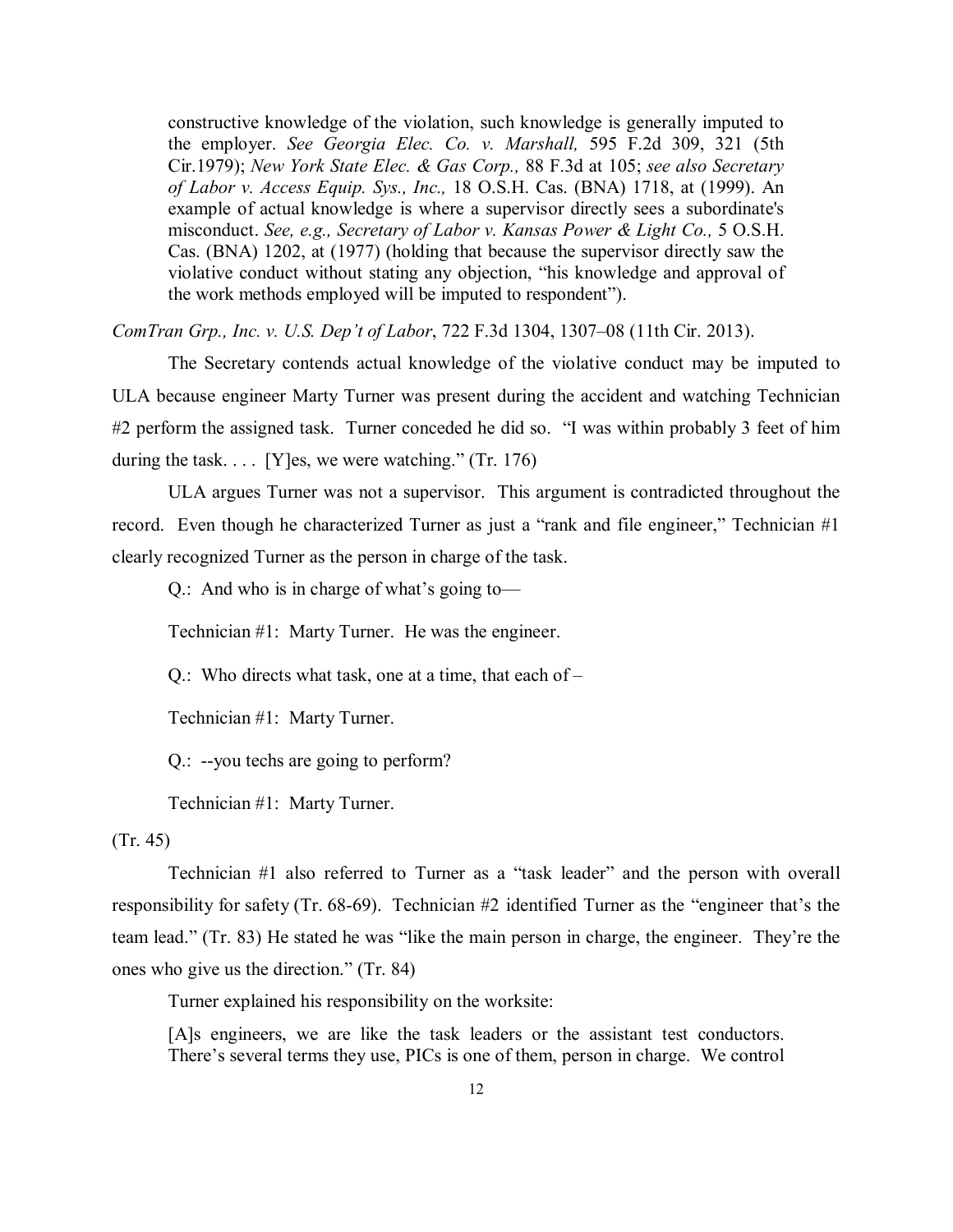like the leader for a specific management to work our jobs. So we direct them in the course of performing the specific tasks. . . . Most of the procedures we work are authored by engineers. And then on a specific task you would assign—they're assigned to your task when you go through the procedure, and you know, more or less direct that job through completion.

### (Tr. 169)

 $\overline{a}$ 

Turner's authority is well above the minimum threshold the Commission has set for

employees to be considered supervisory personnel.

The Commission has long recognized that "an employee who has been delegated authority over other employees, even if only temporarily, is considered to be a supervisor" for the purpose of establishing knowledge. *Access Equip. Sys.*, 18 BNA OSHC at 1726, 1999 CCH OSHD at p. 46,782. In deciding whether an employee qualifies as a supervisor, "[i]t is the substance of the delegation of authority that is controlling, not the formal title of the employee having this authority." *Dover Elevator Co.*, 16 BNA OSHC 1281, 1286, 1993 CCH OSHD ¶ 30,148, p. 41,480 (No. 91-862, 1993) . . . . *See Access Equip. Sys.*, 18 BNA OSHC at 1726, 1999 CCH OSHD at p. 46,782 (knowledge imputed from "a leadman ... 'in charge of' ... two [other] employees," whom the employer's general manager "considered ... to be 'like the lead person for' [those two employees]"); *Iowa S. Utils. Co.*, 5 BNA OSHC 1138, 1139, 1977-78 CCH OSHD ¶ 21,162, p. 25,945 (No. 9295, 1977) (knowledge imputed from a "temporary working foreman ... vested with some degree of authority over the other crew members assigned to carry out the specific job involved"); *Mercer Well Serv., Inc.*, 5 BNA OSHC 1893, 1894, 1977-78 CCH OSHD ¶ 22,210, p. 26,722 (No. 76-2337, 1977) (imputing knowledge of employee "considered to be in charge of the crew when [his supervisor] was not present").

*Am. En'g & Dev. Corp.,* 23 BNA OSHC 2093, 2095-2096 (No. 10-0359, 2012).

Here, Turner's authority over the technicians was not temporary and was not contingent on his supervisor's absence from the worksite. As engineer, Turner was the person who led the ASOP huddles and fishbone analyses, determined the tasks to be performed, and directed the tasks. He was accepted as part of the hierarchy of authority on the worksite. Turner had supervisory authority over the technicians and his knowledge of the violative conduct is imputed to ULA.<sup>[4](#page-12-0)</sup>

<span id="page-12-0"></span><sup>4</sup> ULA contends Turner "was denied counsel during his [OSHA] interview, an action that is generally only reserved for non-management employees. Moreover, Complainant's counsel took the position that Mr. Turner was not a member of management by severely redacting the statement that was taken by the compliance officer with Mr. Turner. This is an action that is typically reserved for informants and has typically been applied only to nonmanagement employees." (ULA's brief, n. 2) ULA argues the CSHO's denial of Turner's request for counsel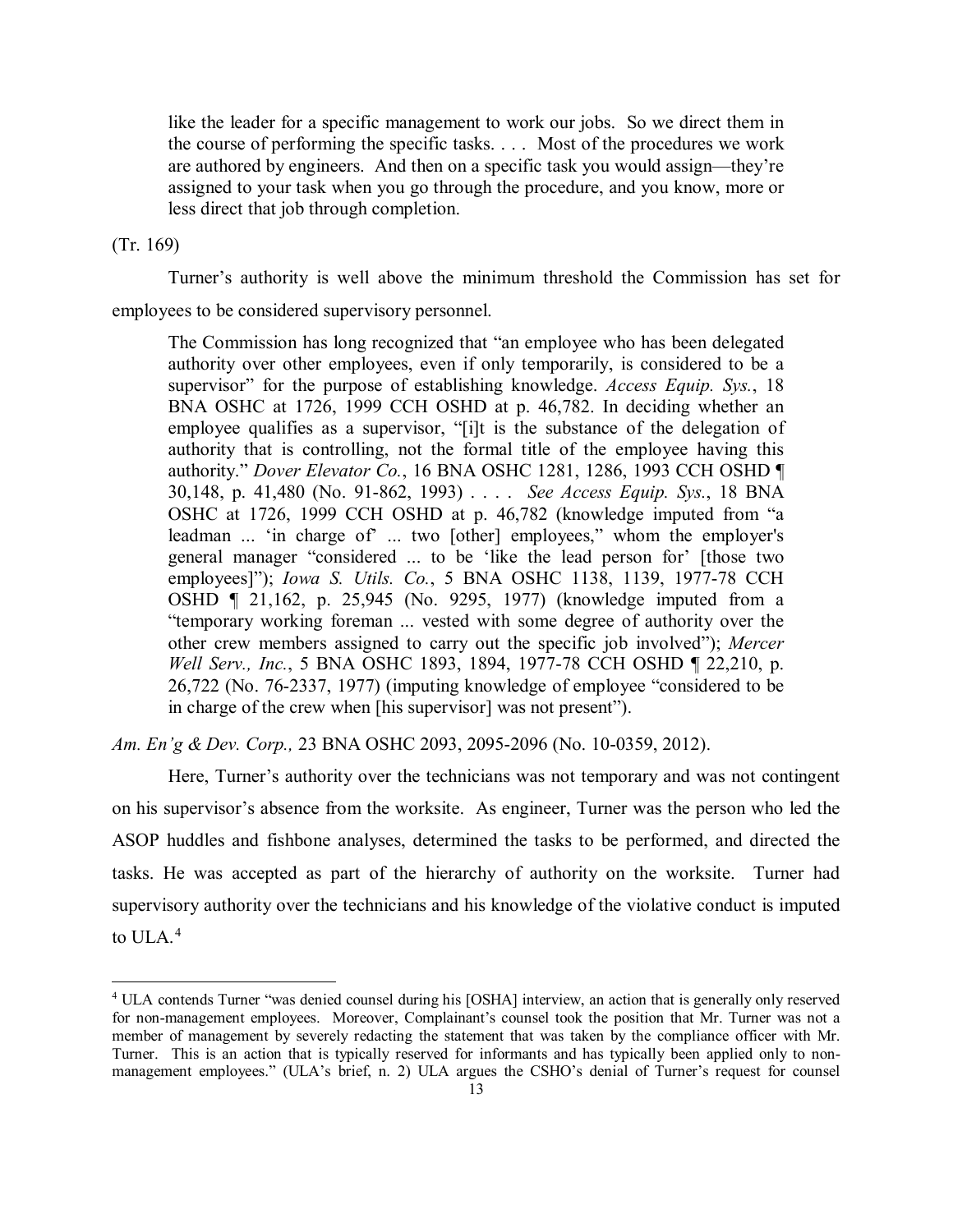Furthermore, the Secretary has also established constructive knowledge of the violative conduct.

 $\overline{a}$ 

An example of constructive knowledge is where the supervisor may not have directly seen the subordinate's misconduct, but he was in close enough proximity that he should have. *See, e.g., Secretary of Labor v. Hamilton Fixture,* 16 O.S.H. Cas. (BNA) 1073, at \*17–19 (1993) (holding that constructive knowledge was shown where the supervisor, who had just walked into the work area, was 10 feet away from the violative conduct). In the alternative, the Secretary can show knowledge based upon the employer's failure to implement an adequate safety program, *see New York State Elec. & Gas Corp.,* 88 F.3d at 105–06 (citations omitted), with the rationale being that—in the absence of such a program—the misconduct was reasonably foreseeable.

#### *ComTran*, 722 F.3d at 1308.

ULA had written procedures, authored by an engineer or engineers, for testing and servicing the capture piston (Tr. 169). Technician #2 was following this procedure, in the presence of Turner and three other technicians, when the accident occurred. Turner testified that starting up the piston extension with the air hose already active is "the way the procedure was written the first time I was there as an observing engineer and the way it has been performed for however many times we performed this." (Tr. 189) Turner conceded an alternative method of completing the task would be to connect the hose to the nipple at the capture first and then to connect the other end of the hose to the air source. That way, the technician connecting the hose next to the capture could stand up, step back, and observe the motion of the piston once another technician connected the hose to the air source. No one would be exposed to the nip points of the capture. When asked why ULA did not use this alternative method, he stated technicians preferred methods that allowed for a quick disconnect, or Q.D.

[I]f you're using a compressed air source, you typically do have energized hoses with Q.D. That's the whole principle of the quick disconnect, is you can change what you're using, whether it be a pin or a drill or something that you're using. You have that source, and it's just a, I guess a shop practice to have those Q.D.s there, and the procedure was written and their training had been that way, and it

<sup>&</sup>quot;surely casts doubt on the credibility of the compliance officer's testimony." (*Id.)* The credibility of the CSHO is not an issue in this proceeding. The Court relies on the testimony of the ULA employees who testified at the hearing in determining the Secretary established each of the elements of the violation in this case. OSHA's treatment of Turner as a non-management employee prior to the hearing has no effect on the Court's conclusion, based on the testimony of ULA employees, that Turner was a supervisor whose actual knowledge may be imputed to ULA.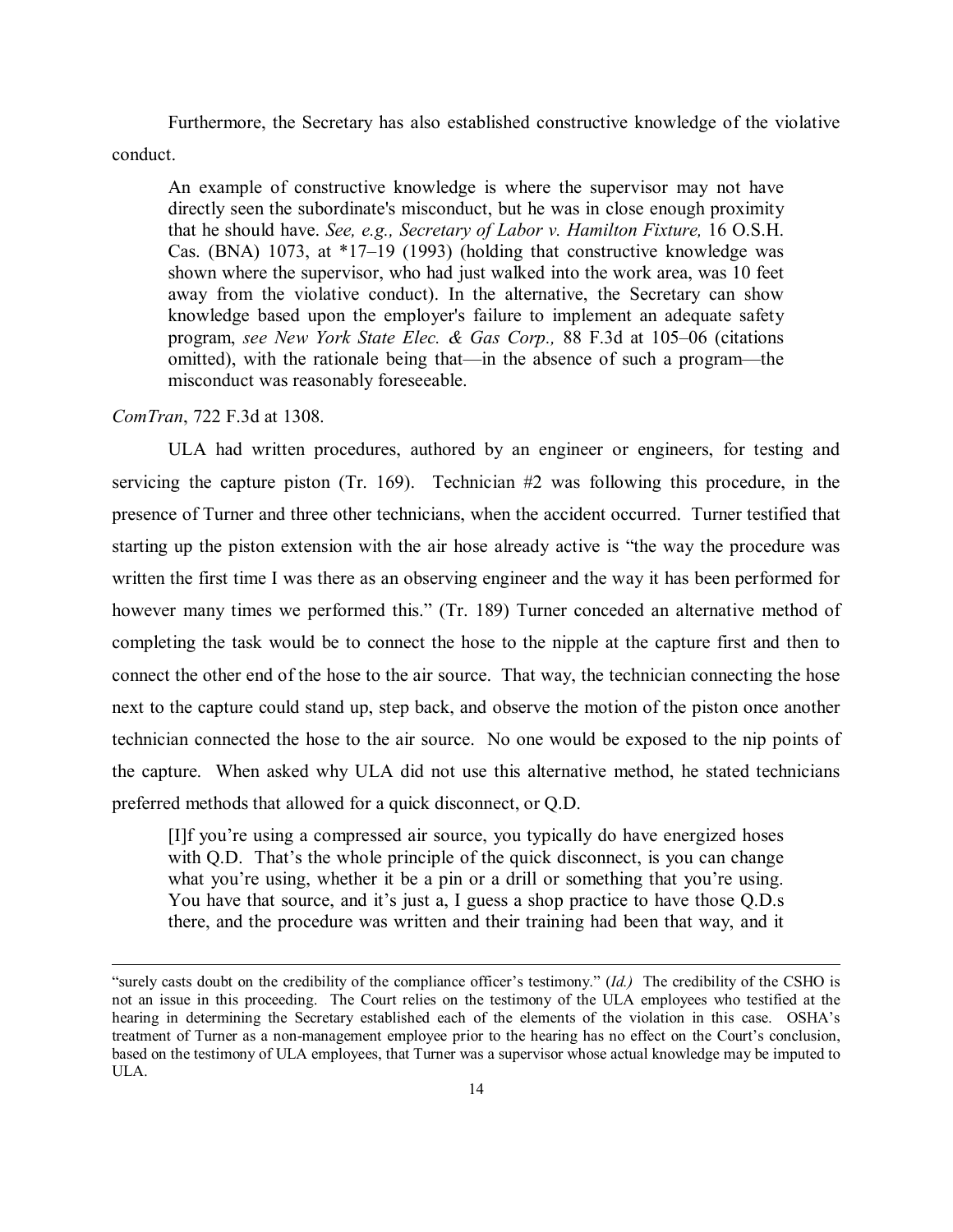was never questioned, and that's why it was performed that way. . . . Just on-thejob training. You know, that's how the technicians would learn this operation, by seeing the guys before them that did it[.]

(Tr. 192)

As Turner acknowledges, the written procedure and the technicians' on-the-job training instructs the technicians in the procedure, ensuring the technician connecting the hose at the capture will have access to the capture's nip points. This employee exposure is a foreseeable consequence of the sequencing of the procedure as taught.

David Micka is ULA's system safety and health and environmental affairs manager (Tr. 205). He investigated the accident on behalf of ULA and took responsibility for cleaning the blood from the capture area (Tr. 208). Micka instructed technicians to connect and disconnect the ends of the air hose for him. He instructed the technicians to connect the hose at the capture first and then connect the other end to the air source. When asked why he proceeded this way, he responded,

One, if you've ever worked with air tools and all, you know it's very difficult to make a connection when you have pressure on the line. Also, it's just a better way to do it because nothing's going to happen in proximity to where I'm positioned if it's connected at the piston first and then at the source. Then it will move when [I'm] . . . telling somebody to do that, it does it when I want it to, not when it wants to.

### (Tr. 210)

Micka stated if he had written the procedure for testing and servicing the capture piston, he would have instructed to "always connect at the piston first and then go connect at the other end." (Tr. 210) Post-accident, Micka testified, "[T]he procedure's been changed and no one's been allowed to [connect to the air supply first]. It's very explicit." (Tr. 212)

At the time of the accident, ULA's written procedure and training for testing and servicing the capture piston exposed the connecting technician to the capture's nip points. ULA's management and its engineers had constructive knowledge of the written procedure and training. The violative activity was foreseeable.

The Secretary has established actual and constructive knowledge of the violative conduct. A violation of  $\S$  1910.212(a)(1) is established.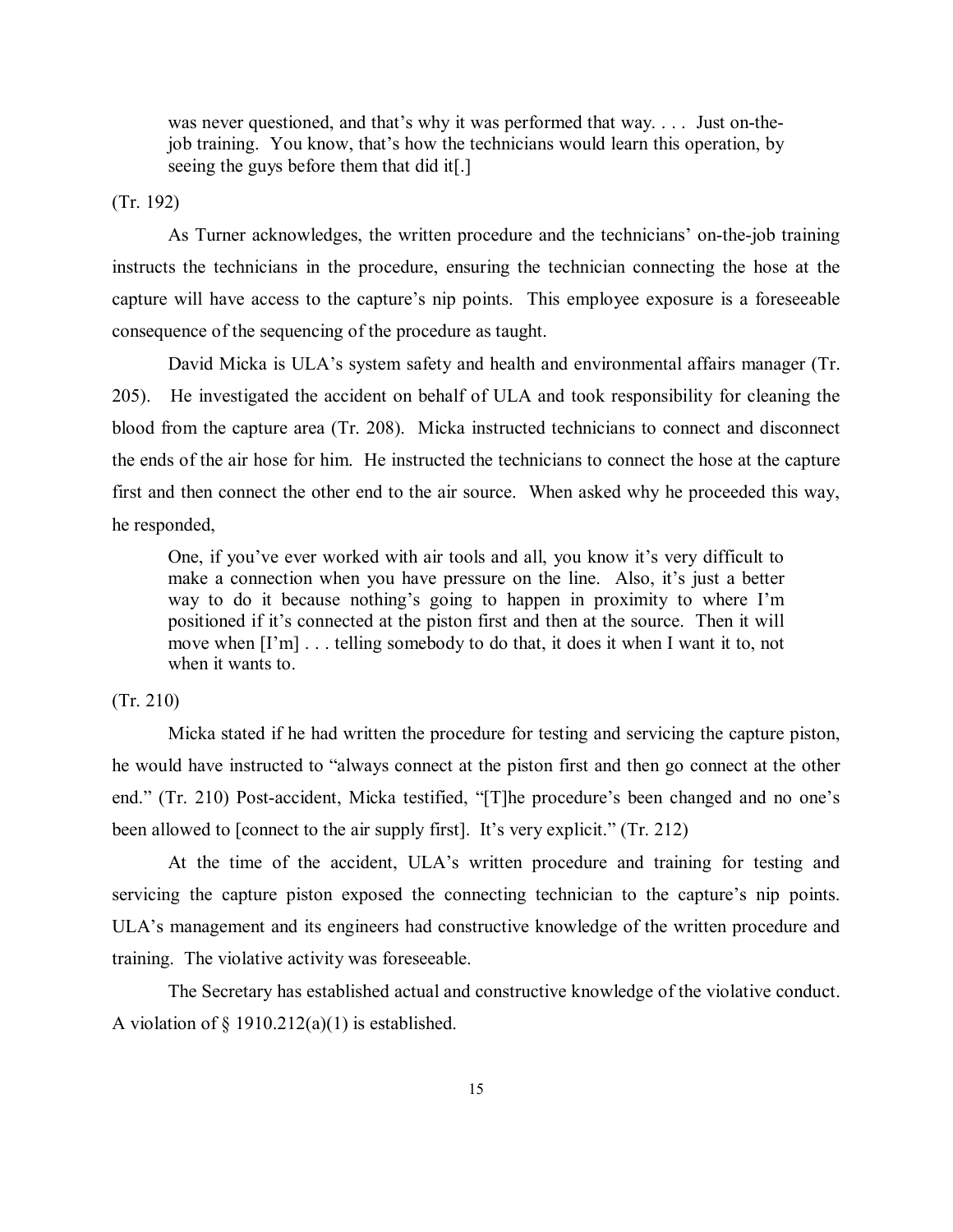#### **Classification of the Violation**

The Secretary classified the violation of  $\S$  1910.212(a)(1) as serious. A serious violation is established when there is "a substantial probability that death or serious physical harm could result [from a violative condition] . . . unless the employer did not, and could not with the exercise of reasonable diligence, know of the presence of the violation." 29 U.S.C. § 666(k). The Court finds that serious physical harm is the likely result if an employee's hand is exposed to the nip points of the capture at issue, as evidenced by the amputation of two of the technician's fingers. The violation is serious.

#### **PENALTY DETERMINATION**

The Commission is the final arbiter of penalties in all contested cases. "In assessing penalties, section 17(j) of the OSH Act, 29 U. S. C. § 666(j), requires the Commission to give due consideration to the gravity of the violation and the employer's size, history of violation, and good faith." *Burkes Mechanical Inc*., 21 BNA OSHC 2136, 2142 (No. 04-0475, 2007). "Gravity is a principal factor in a penalty determination and is based on the number of employees exposed, duration of exposure, likelihood of injury, and precautions taken against injury." *Siemens Energy and Automation, Inc*., 20 BNA OSHC 2196, 2201 (No. 00-1052, 2005).

ULA stipulates it has 526 employees at CCAFS and approximately 3,200 employees nationwide (Tr. 138). CSHO Hay testified she could find no history of OSHA inspections of ULA (Tr. 139). The record establishes ULA is attentive to safety, incorporating ASOP meetings and fishbone analyses into its everyday procedure. The violative conduct at issue, however, was part of its written procedure and its technicians were trained to perform the task in and unsafe manner. As Micka pointed out, simply reversing the order in which the ends of the air hose are connected provided a feasible, economical abatement of the hazardous condition. No credit is given for good faith.

One employee was exposed to the hazard, for a short period of time. The likelihood of injury in this instance was high and ULA took no precautions against it. The Court assesses a penalty of \$5,000.00 for Item 1, as proposed by the Secretary.

# **FINDINGS OF FACT AND CONCLUSIONS OF LAW**

The foregoing decision constitutes the findings of fact and conclusions of law in accordance with Fed. R. Civ. P. 52(a).